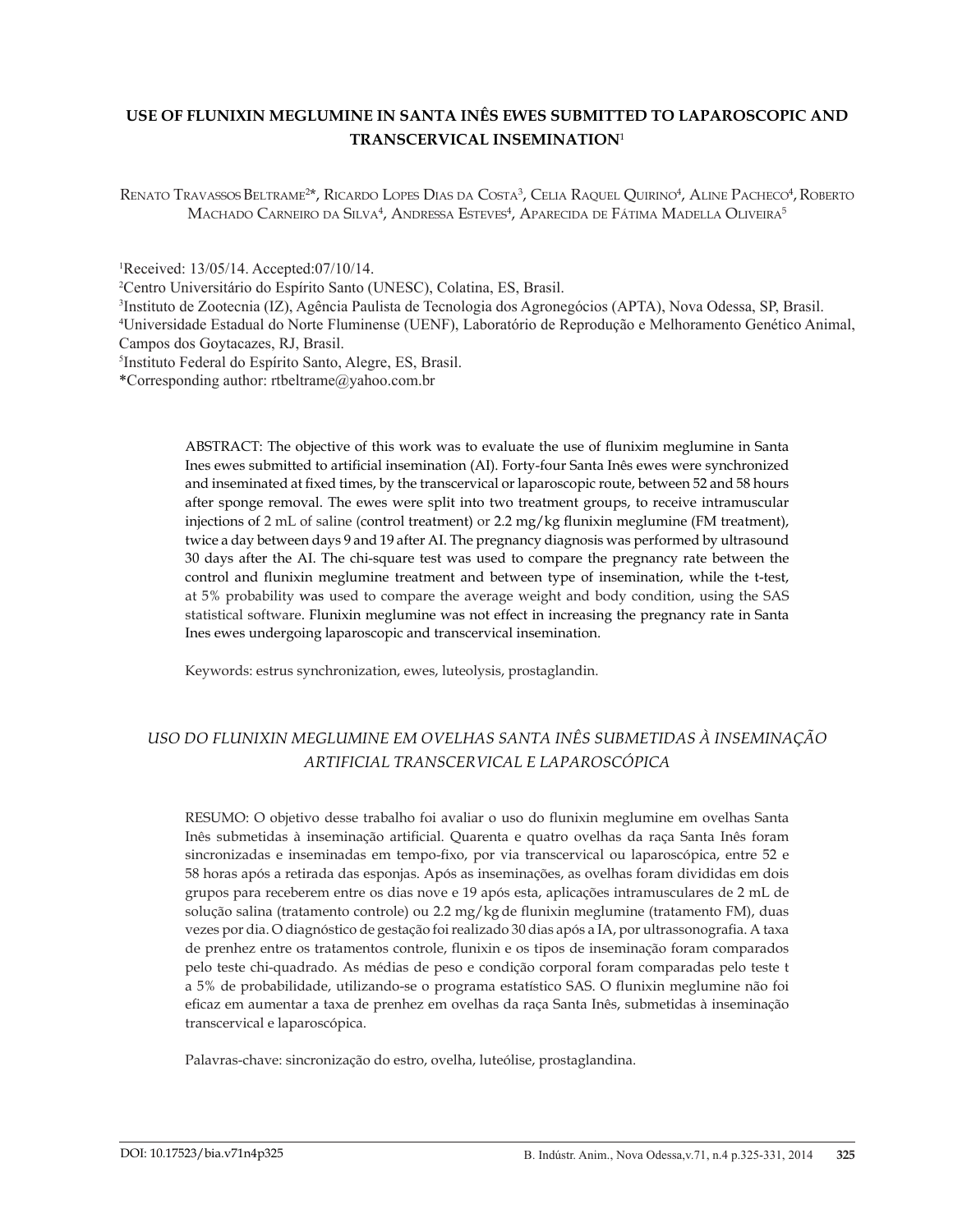#### **INTRODUCTION**

The achievement of good artificial insemination (AI) results with frozen semen in sheep requires the use of laparoscopic or via transcervical procedure due to the increased success when semen is deposited into the uterus (Rabassa *et al.*, 2007; Prado *et al.*, 2013).

To obtain good pregnancy rates, knowledge of physiological aspects, embryonic development and the effects of external stimuli are critical. All actions are directed at understanding the strategies that allow the progression of pregnancy by stopping the luteolysis mechanism. Prostaglandin (PGF2)α is a key hormone involved in this process (Senger, 2003).

In pregnant ruminant females, luteolysis is the main function of prostaglandins. It also influences uterine contraction, transport of semen, uterine tube motility, embryo implantation and the ovulation mechanism (SCHNITZER, 2001). Some authors report stress due to the conventional AI process in ewes, which requires cervical clamping or extensive manipulation of the uterus in cases of laparoscopic insemination (Pfeifer *et al.*, 2010; Kaveh *et al.*, 2011), is associated with signaling and prostaglandin release, with consequent premature luteolysis.

Although PGF2 $\alpha$  is known to be the main luteolytic substance, its action on the corpus luteum (CL) is mediated by cytokines, peptide hormones, nitric oxide and tumor necrosis factor-alpha, which combined with decreased progesterone secretion, increase the intraluteal production of PGF2α, inducing cell death by apoptosis in the corpus luteum (Skarzynski *et al.*, 2008).

Knowledge of the involvement of prostaglandins in luteolysis and the synthesis cascade and release of these substances has led to the development or improvement of several proposals. Despite extensive study in this area, many doubts still exist about ways to increase reproductive efficiency in ruminants. The use of cyclooxygenase inhibiting drugs (COX), particularly flunixin meglumine (FM), has been widely studied in cattle and goats (Salles *et al.*, 1998; Guerra *et al.*, 2011; Geary, 2012; Donalisio *et al.*, 2012). However, few studies in sheep accurately report results corroborating the use of this drug.

According to Burns *et al.* (1997), in the cell model for biosynthesis of PGF2, free arachidonic acid is converted to prostaglandin H2 by the enzyme COX-2. Thus, non-steroidal antiinflammatory drugs such as FM can minimize the synthesis of PGF2 $\alpha$  by inhibition of COX-2, promoting gains in pregnancy rates when administered after AI. Other studies, however, have not shown an increase in pregnancy rates (Pfeifer *et al.*, 2010).

Since the extensive knowledge gained from research is sometimes contradictory, particularly in sheep, the complex mechanism of luteolysis and its inhibition are still commonly discussed at major meetings and in journals related to animal reproduction. Thus the use of non-steroidal antiinflammatory strategies as anti-luteolítics still needs answers. Therefore, the aim of this study was to evaluate the use of FM in Santa Ines ewes submitted to different AI procedures.

### **MATERIALS AND METHODS**

Forty-four Santa Ines ewes were used in this experiment. They were maintained in paddocks of *Panicum maximum* cv. Aries and cv. Aruana during the day and gathered into the cote overnight, where they were offered sugarcane *ad libitum* and approximately 300g/animal of concentrated feed (16% crude protein) and water. Mineral salt for sheep was also provided *ad libitum*.

Initially, ultrasound examination (C40 NeuCristal) with a 7.5 MHz linear array transrectal transducer was performed to exclude pregnancy and identify any uterine pathologies. The body condition score (BCS) was determined by palpation of the lumbar region, to evaluate fat cover of the transverse and spinous processes, assigning a score of 1 to 5, where 1 corresponds to a very thin animal, 2 is thin, 3 is satisfactory, 4 is fat and 5 is obese (SANUDO and SIERRA, 1986). The body weight was determined individually using an electronic scale (RUDD300, Coimma).

The second step was synchronization of the animals, which was achieved by insertion of vaginal sponges impregnated with 60 mg of medroxyprogesterone (MAP Progespon®, Intervet/ Schering-Plough) and intramuscular (i.m.) injection of 0.106 mg of cloprostenol (0.4 mL Ciosin®, Intervet/Schering-Plough) on a random day of the estrous cycle, considered as day 0 (D0). On day 12 of the protocol, the sponges were removed and the ewes were injected IM with 350UI of equine chorionic gonadotropin (eCG) (Novormon®, Intervet/Schering-Plough). The observations of estrus were made twice a day, between 12 and 54 hours after sponge removal, using a ram. The females were inseminated at fixed time (AI), by transcervical insemination (n=22) or laparoscopic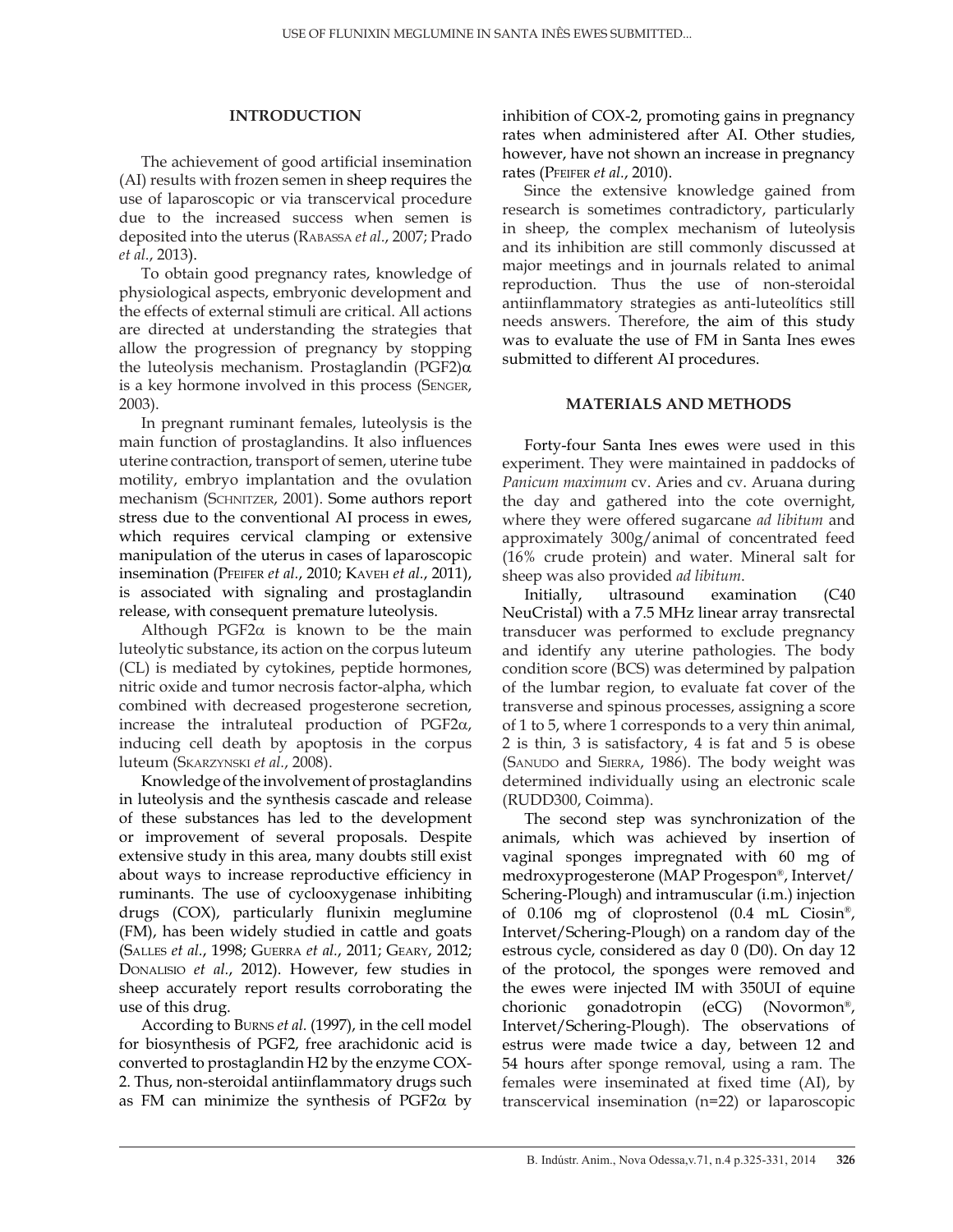insemination (n=22), between 52 and 58 hours after sponge withdrawal (day 14).

The transcervical AI was performed in females while contained, with their hind region in a trestle, positioned at an angle of 45 degrees to the ground. The vulvar region was cleaned with a paper towel and a vaginal speculum was used to visualize the cervix. With the aid of Allis tweezers, the entry of the cervix was fixed and pulled to the vulvar opening. Subsequently, a mini-applicator suitable for sheep semen was used to overpass the rings and perform the cervical deposition of semen in the uterine body.

The AI was performed laparoscopically on fasting females, contained in a hammock in the supine position, positioned at an angle of 45 degrees to the ground. It was performed with an endoscopic device with trocars measuring 7 mm. Trocaterization was carried out at two points, where the sheep were anesthetized with 2% lidocaine, located caudally to the umbilicus and lateral to the midline. Through one of the trocars, an endoscope was inserted to view the uterus and ovaries, and an insemination pipette was introduced through which half of the dose of semen (0.125 mL) was deposited in each uterine horn. Both laparoscopic and transcervical inseminations were performed by the same person.

Between days 9 and 19 after AI, the sheep were divided and were given intramuscular injections of 2 mL of saline solution (control treatment) or 2.2 mg/kg flunexin meglumine (Banamine®, Intervet/ Schering-Plough) (FM treatment), twice daily, with an interval of 12 hours between applications (7 a.m. and 7 p.m.) (Aké-López *et al.*, 2005). Pregnancy diagnosis was performed 30 days after AI by ultrasonography (C40 NeuCristal, with 7.5 MHz linear array transrectal transducer).

Body condition score (BCS), weight, time of estrus onset and pregnancy diagnosis were considered as the study variables. Analysis of variance was performed to determine the effect of treatment – Control or FM (GLM, SAS Inst., Inc.,

Cary, NC) – on pregnancy rate and the *t*-test for comparison of means was used to detect differences in BSC and weight. Finally, the chi-square test was used to compare the time of estrus onset and pregnancy diagnosis in relation to the treatments. We also tested the simple interactions between AI and PD effects, but the results were not significant  $(P>0.05)$ .

#### **RESULTS AND DISCUSSION**

The results concerning estrus onset time after sponge removal and posterior application (FM) or not (Control) of flunixin meglumine are presented in Table 1. Note that of the 44 ewes, only one showed no signs of estrus (2.27%). Of the remaining animals, onset of estrus was identified to varying degrees at all times, with the highest frequency 36 hours after sponge removal (45.45%), however, without statistical difference when compared to other times (P>0.05).

SILVA *et al.* (2010) reported that 100% of Santa Ines ewes entered estrus using two synchronization protocols, with means of  $66.0 \pm 2.5$  h and  $67.3 \pm 2.8$ h after sponge removal and estrus observation, respectively, for the protocols with prostaglandin only or progesterone associated with eCG. They found 2.6% (one animal) of the ewes entered estrus between 0 and 24 hours after sponge removal, the protocol of associated hormonal application, and 0% in the other protocol. Costa *et al.* (2006), working with five estrus synchronization protocols in Santa Ines ewes, also reported signs of estrus at different moments. However, in these reports there was no evidence showing ewes presenting estrus 12 hours after sponge removal.

The synchronization rate of 97.7% is similar to the one found by Marques Silva *et al.* (2010), who reported 100% of Santa Ines females entered estrus, and Santos *et al.* (2011), who observed rates between 73.5% and 100% in their experiment.

**Table 1. Frequency (%) and number of Santa Ines ewes (in parentheses) in relation to estrus onset time after sponge removal and subsequent separation into treatments**

|                 |    | Time of estrus onset signs after sponge removal (hours) |               |               |               |               |              |
|-----------------|----|---------------------------------------------------------|---------------|---------------|---------------|---------------|--------------|
| Treatment       |    | No signs                                                | 12            | 24            | 36            | 48            | 54           |
| FM <sup>1</sup> |    | $4.76\%$ (1)                                            | $0\%$ (0)     | $23.81\%$ (5) | $42.86\%$ (9) | 28.57% (6)    | $0\%$ (0)    |
| Control         | 23 | $0\%$ (0)                                               | 4.35 $\%$ (1) | 34.78% (8)    | 47.83% (11)   | $8.70\%$ (2)  | $4.35\%$ (1) |
| Total           | 44 | $2.27\%$ (1)                                            | $2.27\%$ (1)  | 29.55% (13)   | 45.45% (20)   | $18.28\%$ (8) | $2.27\%$ (1) |

1 Flunixin meglumine.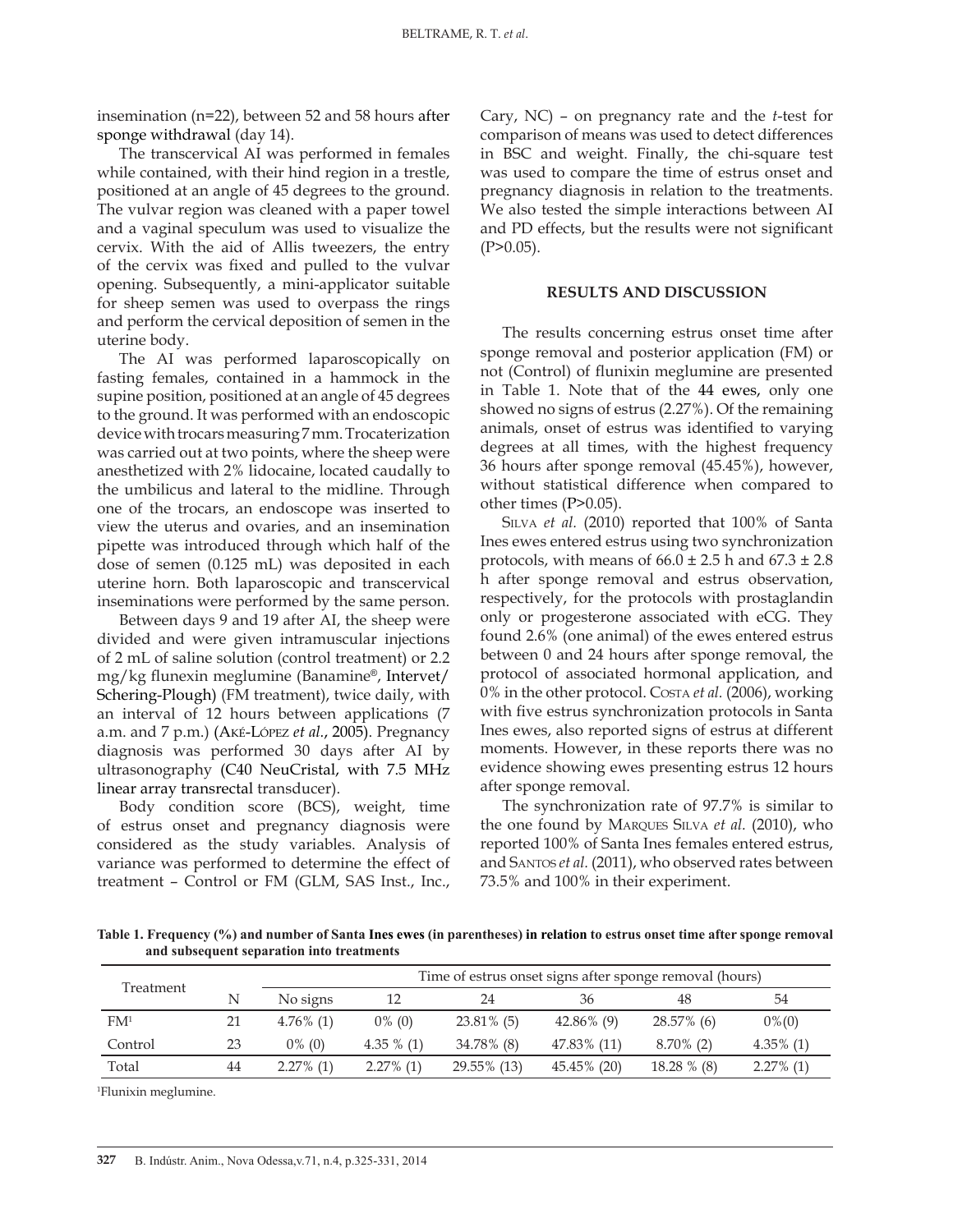The number of ewes with BCS 1.5, 2, 2.5, 3, 3.5, 4 and 4.5 was, respectively, two, three, fourteen, seven, seven, seven and four. They were grouped with similar scores as with 1.5 and 2 BCS (G1  $n =$ 5), 2.5 (G2 n = 14), 3 (G3 n = 7), 3.5 (G4 n = 7) and 4 and  $4.5$  (G5 n = 11). Only one sheep, G5 (BCS =  $4.5$ ), showed no signs of estrus (2.3%).

The BCS did not influence the response of estrus synchronization. However, due to the low cost and influence on ovulation rate, we recommend its use in breeding programs to identify sheep with BCS between 2.5 and 3.5, in order to improve reproductive efficiency. Table 2 presents the means and standard deviations of BCS and weight of sheep in relation to control or FM treatments, type of insemination and pregnancy diagnosis.

BCS and weight did not differ (P>0.05) in the groups with and without FM and pregnancy diagnosis. However, there was a difference (P<0.05) in BCS and weight for the sheep submitted to transcervical and laparoscopic insemination. It is possible to suggest that this is because all the ewe lambs were used in laparoscopic insemination, since it is not appropriate to use this category in transcervical insemination due to the increased occlusion of the cervix compared to sheep which have lambed. As the condition of the ewe lambs was higher than the sheep, an increase in the average BCS was found in this group.

As reported in ZIELINSKI (2008), it is not recommended to use overweight animals in laparoscopic techniques since these animals have a higher percentage of fat in the intraabdominal region, and in laparoscopic surgery the Trendelenburg position is used, which can cause pneumoperitoneum, reducing lung volume and generating hypoxia and negative influence on pregnancy rate.

Several studies report that the animal weight is closely related to fertility (Ribeiro *et al.*, 2003; STEINHEIM et al., 2002). Reproductive efficiency is influenced by the weight, BCS, fertility and prolificacy of ewes, so the BCS of the sheep is a factor strongly related to its reproductive performance. When using reproductive biotechnologies, these factors are relevant. However, in this work, the weight and BCS did not affect the pregnancy rate.

The use of FM was not effective in increasing pregnancy rates, with no differences (P>0.05) between the control treatment (13.64% vs. 22.73%) (Table 3). Pfeifer *et al.* (2010) also found no differences in pregnancy rate with the use of FM.

Also, the pregnancy rate did not differ in relation to the methods used (P>0.05), with figures of 20.45% and 15.91% for laparoscopic and transcervical insemination, respectively (Table 3). Similar findings were presented by WINDSOR (1997) and Rabassa *et al.* (2007).

When using the laparoscopy technique, factors such as type of protocol synchronization, semen preservation method, climatic factors, time spent with each sheep at the time of insemination (HILL *et al.*, 1998) affect the final outcome. In this experiment, although it has shown accuracy on these variables, it took a long time to locate the uterine horns in laparoscopic AI, which may have influenced the final result. This difficulty was due to excess fat in the abdominal cavity of the animals, suggesting this as one of the causes of the low pregnancy rate found in this study.

In relation to the use of FM, since minimum handling or absence of endometrial tissue damage leads to a lower release of arachidonic acid, the effects of FM on the use of prostaglandin would be barely detectable. Rabassa *et al.* (2007) and Pfeifer *et al.* (2010) concluded that the use of highly trained

|                 |                 | N  | <b>BCS</b>       | Weight (kg)       |
|-----------------|-----------------|----|------------------|-------------------|
| Treatments      | FM <sup>1</sup> | 21 | $2.98 \pm 0.8$   | $51.38 \pm 7.0$   |
|                 | Control         | 23 | $3.17 \pm 0.8$   | 52.28±7.7         |
| Type of AI      | Transcervical   | 22 | $2.45 \pm 0.5$ a | 49.36 $\pm$ 5.2 a |
|                 | Laparoscopic    | 22 | $3.70 \pm 0.5 b$ | $54.34\pm8.0$ b   |
| PD <sup>2</sup> | Positive        | 16 | $3.03 \pm 0.7$   | $51.37 \pm 7.2$   |
|                 | Negative        | 28 | $3.11 \pm 0.9$   | $52.12 + 7.5$     |

**Table 2. Means and standard deviations of body condition score (BCS) and weight of Santa Inês ewes, according to the treatments, type of insemination and pregnancy diagnosis**

1 Flunixin meglumine. 2 Pregnancy diagnosis. Means followed by different letters in sub-groups of the same column differ statistically by the *t-* test (P<0.05).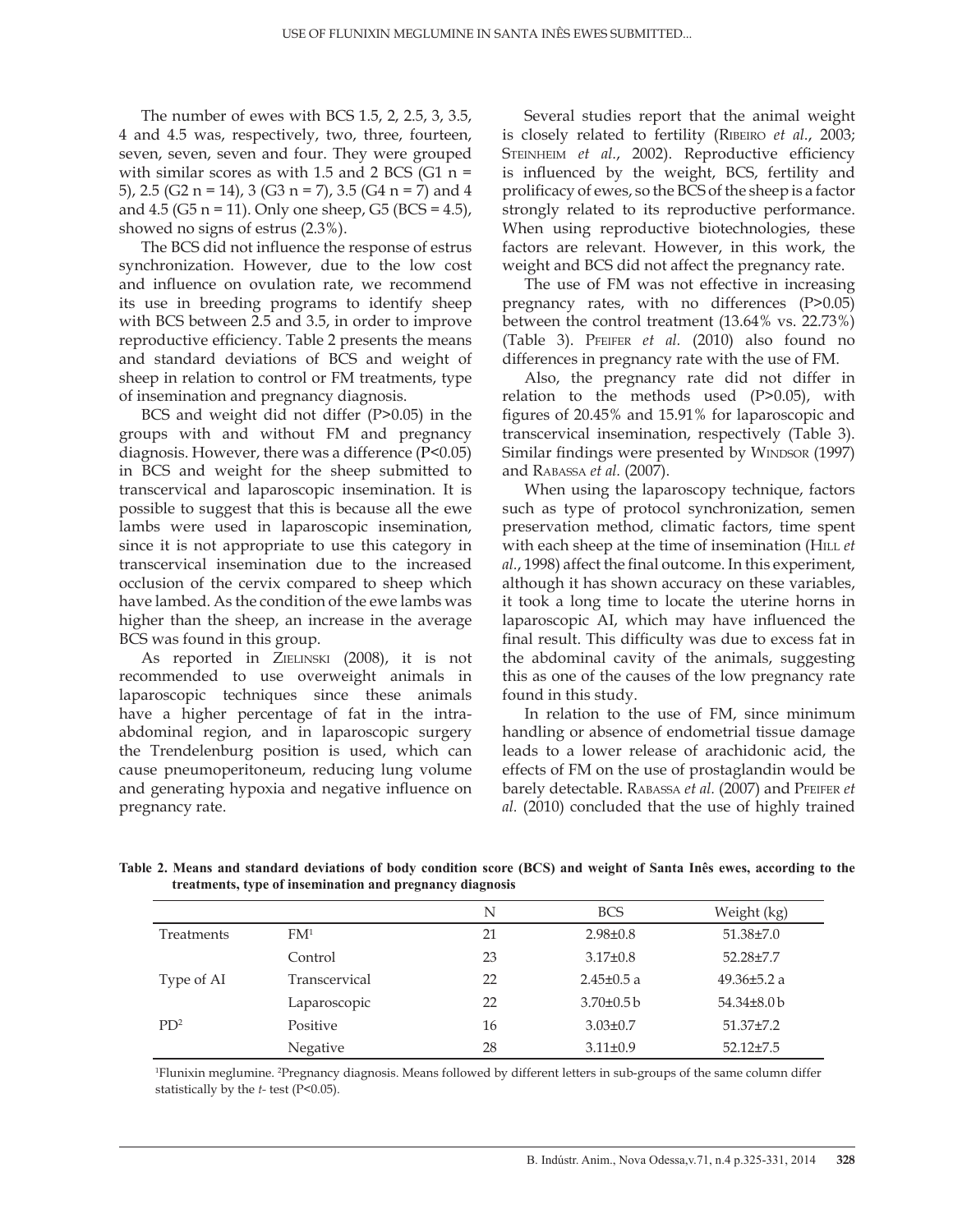|                   |               | Pregnant      | Not pregnant   | Total       |
|-------------------|---------------|---------------|----------------|-------------|
| <b>Treatments</b> | FM            | $13.64\%$ (6) | 34.09% (15)    | 47.73% (21) |
|                   | Control       | 22.73% (10)   | 29.55% (13)    | 52.27% (23) |
|                   | Total         | 36.36% (16)   | $63.64\%$ (28) | 100%        |
| Type of AI        | Laparoscopic  | 15.91% (7)    | 29.55% (13)    | 45.46% (20) |
|                   | Transcervical | $20.45\%$ (9) | 34.09% (15)    | 54.54% (24) |
|                   | Total         | 36.36% (16)   | $63.64\%$ (28) | 100%        |

**Table 3. Pregnancy rate (%) and number of Santa Ines ewes (in parentheses) according to the treatments and type of insemination**

technicians enables minimal cervical manipulation and the absence of differences in the comparisons made. In the present work, this conclusion was corroborated for transcervical insemination, but not for the laparoscopic procedure.

Regarding the dose of FM, we used 2.2 mg/kg twice daily (Aké-López *et al.*, 2002; 2005), following reports by other authors (Königsson *et al.*, 2003), indicating that this concentration is sufficient to inhibit luteolysis. Therefore, we believe this fact did not contribute to the low pregnancy rates achieved. Königsson *et al.* (2003) reported that the most appropriate time to initiate treatment with flunixin meglumine is on day 9 or 10 of the estrous cycle, before lysis of the corpus luteum begins, just before of the peak of PGF2 α, a fact also verified by Aké-López *et al.* (2002).

Although the use of FM as an anti-luteolytic is already known (Salles *et al.*, 1998; Pfeifer *et al.*, 2010), since it inhibits the formation of prostaglandins and thereby inhibit the regression of the corpus luteum, one possible explanation for results found in this experiment is the that meglumine inhibits the whole cascade of prostaglandin formation, not only PGF2α. This is a concern since PGF, PGE 2 and PGD2α have important roles in the early reproductive stages, influencing endometrial vascularization, hatching of the blastocyst, embryo implantation mechanisms and functionality of the corpus luteum (Sayre and Lewis, 1996).

Another factor we believe is more relevant to explain the low pregnancy rate is the stress level of the ewes, which were handled twice daily for ten days, the period considered the most critical for the establishment of pregnancy (20 days after conception). It is noteworthy that stress elevates levels of serum cortisol, causing the release of PGF2 $\alpha$  from the endometrium, which leads to the regression of the corpus luteum (Gomes *et al.*, 2014). It is important to mention that embryonic survival depends not only on the functionality of the

corpus luteum, but also on the ability of embryo to produce trophoblast proteins during the maternal recognition (HAFEZ and HAFEZ, 2003).

In any event, even though high pregnancy rates can be achieved using FM, we suggest carrying out an economic evaluation of actions linked to the use of the protocol and application of the technique to ratify the cost/benefit ratio drug-related increase of the pregnancy rate.

#### **CONCLUSION**

Flunixin meglumine was not effective in increasing the pregnancy rate in Santa Inês ewes in the flock studied, subjected to laparoscopic and transcervical insemination.

## **REFERENCES**

AKÉ-LÓPEZ, R.J.; FRANCO, J.A.Q.; CORREA, J.C.S. Efecto del flunixin meglumine em el porcentaje de gestación de ovejas receptoras de embriones. **Revista Biomedica,** v.13, p.100-108, 2002.

AKÉ-LÓPEZ, R.J.; CORREA, J.C.S.; FRANCO, J.A.Q**.**  Effect of flunixin meglumine on the corpus luteum and possible prevention of embryonic loss in Pelibuey ewes. **Small Ruminant Research**, v.59, p.83–87, 2005.

BURNS, P.D.; GRAF, G.A.; HAYES, S.H.; SILVIA, W.J. Cellular mechanisms by which oxytocin stimulates uterine PGF2 alpha synthesis in bovine endometrium: roles of hospholipases C and A2. **Domestic Animal Endocrinology**, v.14, p.181–191, 1997.

COSTA, R.L.D.; QUIRINO, C.R.; AFONSO, V.A.C.; SILVA, R.M.C.; MELO, E.B. Avaliação de diferentes protocolos de sincronização de estro em ovelhas da raça Santa Inês na região norte fluminense*.* **Pesquisa & Tecnologia**, v.3, p.1-5, 2006.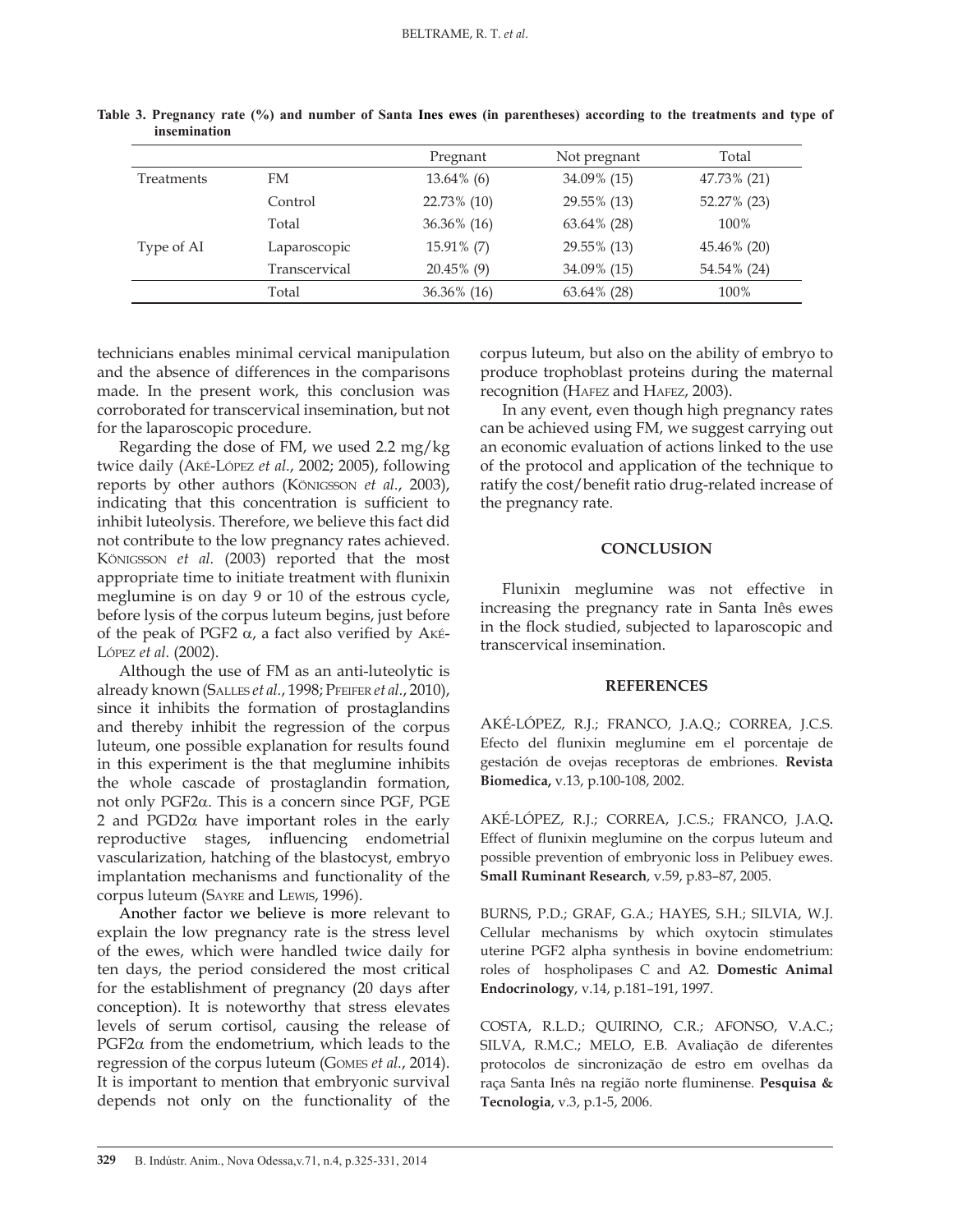DONALISIO, C.; BARBERO, R.; CUNIBERTI, B.; VERCELLI, C.; CASALONE, M.R.E.G. Effects of flunixin meglumine and ketoprofen on mediator production in ex vivo and in vitro models of inflammation in healthy dairy cows. **Journal of Veterinary Pharmacology and Therapeutics**, v.36, p.130–139, 2012.

GEARY, T.W. Effects of adrenocorticotropic hormone and flunixin meglumine on pregnancy retention in beef cows. **Journal of Animal Science**, v.90, p.207–211, 2012.

GOMES, M.G.T.; VARAGO, F.C.; HENRY, M.R.J.M.; BORGES, I.; MARTINS, T.L.T.; FERREIRA, D.A. Fatores que interferem na transferência de embriões em ovinos. **Revista Brasileira de Reprodução Animal**, v.38, p.15-24, 2014.

GUERRA, M.M.P.; SILVA, S.V.; BATISTA, A.M.; COLETO, Z.F.; SILVA, E.C.B.; MONTEIRO JR, P.L.J.; CARNEIRO, G.F. Goat reproductive biotechnology in Brazil. **Small Ruminant Research**, v.98, p.157–163, 2011.

HAFEZ E.S.E.; HAFEZ B. **Reprodução Animal.** 7.ed. São Paulo: Manole, 2003. 530p.

HILL, J.R.; THOMPSON, J.A.; PERKINS, N.R. Factors affecting pregnancy rates following laparoscopic insemination of 28,447 Merino ewes under commercial conditions: a survey. **Theriogenology**, v.49, p.697-709, 1998.

KAVEH, K.; BAKAR, Z.A.; EKRAMI, B.; GHASEMZADEH-NAVA, H.; TAJIK, P.; BOLOURCHI, M.; TAMADON, A. Effects of post insemination Flunixin Meglumine injection on corpus luteum maintenance, plasma progesterone concentrations and pregnancy rate in heat stressed holstein dairy cows. **Journal of Animal and Veterinary Advances**, v.10, p.2176-2180, 2011.

KÖNIGSSON, K.; TÖRNEKE, K.; ENGELAND, I.V.; ENGELAND, K.; ODENSVIK, K.; KINDAHL, H. Pharmacokinetics and pharmacodynamic effects of flunixin after intravenous, intramuscular and oral administration to dairy goats. **Acta Veterinaria Scandinavica**, v.44, p.153-159, 2003.

PFEIFER, L.F.M.; RABASSA, V.R.; SILVA NETO, J.W.; MENEGHELLO L.C.; CASTILHO E.M.; SEVERO, N.C.; CORRÊA, M.N. Efeito da aplicação de fluxinin meglumine sobre a taxa de gestação de ovelhas. **Acta Scientiae Veterinariae**, v.38, p.307-310, 2010.

PRADO, O.R.; BASTOS, G.M.; MONTEIRO, A.L.G.; SAAB, B.B.; GILAVERTE, S.; PIEROBOM, C.C.; HENTZ,

F.; MARTINS, L.H.S.; SILVA, C.J.A.; DRANCA, G.S.; STIVARI, T.S.S.; CERQUEIRA, G. Adição de plasma seminal ao sêmen descongelado e taxa de prenhez de ovelhas inseminadas em tempo fixo. **Arquivo Brasileiro de Medicina Veterinária e Zootecnia**, v.65, p.13-18, 2013.

RABASSA, V.R.; TABELEÃO, V.C.; PFEIFER, L.F.M.; SCHNEIDER, A.; ZIGUER, E.A.; SCHOSSLER, E.; SEVERO, N.C.; DEL PINO, F.A.B.; CORRÊA, M.N. Efeito das técnicas transcervical e laparoscópica sobre a taxa de prenhez de ovelhas inseminadas em tempo-fixo. **Ciência Animal Brasileira** , v.8, p.127-133, 2007.

RIBEIRO, L.A.O.; FONTANA, C.S.; WALD, V.B., GREGORY, R.M.; MATTOS, R.C. Relação entre a condição corporal e a idade das ovelhas no encarneiramento com a prenhez. **Ciência Rural**, v.33, p.357-361, 2003.

SANTOS, G.M.G.; SILVA-SANTOS, K.C.; MELO-STERZA, F.A.; MIZUBUTI, I.Y.; MOREIRA, F.B.; SENEDA, M.M. Desempenho reprodutivo de ovelhas mestiças lanadas e deslanadas submetidas a protocolo hormonal a base de progestágeno e eCG, durante a contraestação reprodutiva. **Semina**, v.32, p.723-732, 2011.

SANUDO, C.; SIERRA, I. Calidad de la carnal em la especie ovina. **Ovino,** v.1, p.127-153, 1986.

SALLES, H.O.; SOARES, A.T.; ANDRIOLI, A.; MOURA SOBRINHO, P.A.; AZEVEDO, H.C. Diferentes posologias de flunixin meglumine na prevenção da regressão prematura de corpos lúteos em cabras superovuladas. **Ciência Animal**, v.8, p.69-74, 1998.

SAYRE, B.L.; LEWIS, G.S. Cervical dilation with exogenous oxytocin does not affect sperm movement into the oviducts in ewes. **Theriogenology**, v.46, p.233- 241, 1996.

SCHNITZER, T.J. Cyclooxygenase-2 specific inhibitors - Are they safe?. **American Journal of Medicine**, v.110, p.46-49, 2001. Suplemento, 1.

SENGER, P.L. **Pathways to pregnancy and parturition**. 2end. ed. Pullman, WA: Current Conceptions, 2003. 391p.

SILVA, B.D.M.; SARTORI, R.; SILVA, T.A.S.N.; CARDOZO, D.M.M.; OLIVEIRA, A.L.; NEVES, J.P. Sincronização de estro com prostaglandina F2α versus progestágeno associado à gonadotrofina coriônica equina (eCG) em ovelhas Santa Inês no Distrito Federal, Brasil. **Ciência Animal Brasileira**, v.11, p.417-424, 2010.

SKARZYNSKI, D.J.; FERREIRA-DIAS, G.; OKUDA, K.